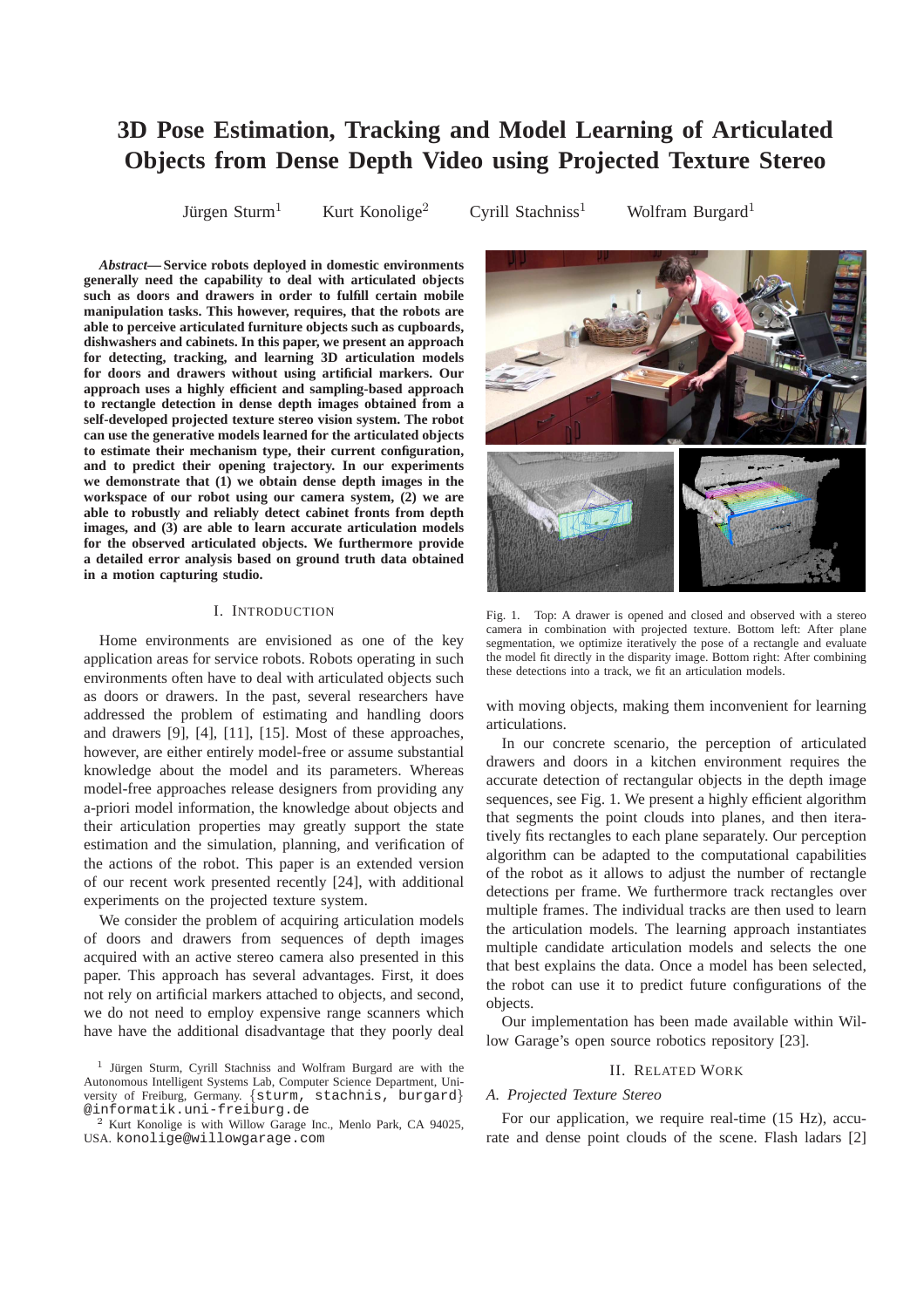

Fig. 2. Positional error of a planar target, observed with our active stereo system. For a white target, the error stays below 2mm until after 1.2m, then goes up to about 1cm at 2.5m. For a very dark target, error is low close up, then becomes larger at distance, when the pattern is difficult to see.

often have poor depth and spatial resolution, and have non-Gaussian error characteristics that are difficult to deal with. Line stripe systems [7], [19] have the requisite resolution but cannot achieve 15 Hz operation, nor deal with moving objects. Monocular structured light systems [22] can achieve reasonable frame rates and can sometimes deal with object motion, but still rely on expensive and high-powered projection systems, while being sensitive to ambient illumination and object reflectance.

Stereo systems that employ matching algorithms to produce dense results [6], [13], [28] can be a suitable sensor for our application. However, passive stereo suffers from the problem of *dropouts*: areas of low texture cannot be matched correctly. An interesting and early technology is the use of stereo with structured light [18], [17]. Unlike structured light systems with single cameras, stereo does not depend on the relative geometry of the light pattern – the pattern just lends texture to the scene. Hence the pattern and projector can be simplified, and standard stereo calibration techniques can be used to obtain accurate and dense 3D measurements.

One variant of this technique, known as Spacetime Stereo (STS) [8], [32], varies the pattern over time and integrates several frames. It produces outstanding results on static scenes and under controlled illumination conditions, but moving objects create difficulties [32], [29], [26].

We have developed a compact projector for active stereo with a fixed, random pattern [14], using a red high performance LED providing 5 optical Watts. It provides a texture for stereo that produces excellent error characteristics at distances up to 3 meters, even for surfaces with low reflectivity, see Fig. 2.

In further experiments, we found that by using the texture projector, we obtain very dense disparity images, see Table I for the number of point correspondences with and without projected texture. Depending on the texture on the objects in the scene, the number of correspondences improved in the order of one to two magnitudes.

### *B. Model-based Detection*

Locating objects from 2D images has a long history in computer vision research [5]. Recent approaches for door detection from camera images include [1] and [3]. For

| Dataset           | Normal        | Projected      | Improvement       |
|-------------------|---------------|----------------|-------------------|
|                   | stereo vision | texture stereo | (textured/normal) |
| Door              | 2904.33       | 194158.27      | 66.85x            |
| Drawer            | 6738.98       | 172426.33      | 25.59x            |
| Two drawers       | 12950.42      | 144916.06      | 11.19x            |
| Fuse door         | 7538.08       | 216917.17      | 28.77x            |
| Fire extinguisher | 24614.38      | 211319.51      | 8.58x             |
| door              |               |                |                   |

#### TABLE I

AVERAGE NUMBER OF POINT CORRESPONDENCES WITH AND WITHOUT THE TEXTURE PROJECTOR. USING THE PROJECTOR RESULTS IN A SIGNIFICANT IMPROVEMENT.

3D point clouds, Hough transforms [27], EM-based algorithms [31] and RANSAC-based approaches [21] have been used successfully for line and plane fitting.

For this work, we evaluated several of the above approaches w.r.t. their applicability to the depth data from our active stereo camera system. We found that RANSAC-based plane segmentation combined with iterative fitting yielded the most robust and accurate results in our context.

#### *C. Learning Articulation Models*

Yan and Pollefeys [30] present an approach for learning the structure of an articulated object from feature trajectories under affine projections. Other researchers have addressed the problem of identifying different object parts from image data. Ross *et al.* [20] use multi-body structure from motion to extract links from an image sequence and then fit an articulated model to these links using maximum likelihood learning. There exist several approaches where tracking articulated objects is the key motivation and often an a-priori model is assumed. Krainin *et al.* [16], for example, described recently an approach for tracking articulated objects such as a manipulator including its hand, using a depth camera with a texture projector similar to ours. However, they require a geometric model of the manipulator. Katz *et al.* [12] learn planar kinematic models for various articulated objects in 2D using a KLT tracker. Kragic *et al.* [15] describe an integrated navigation system for mobile robots which includes a visionbased system for the detection of door handles that enables the robot to successfully open doors. Anguelov *et al.* [4] model doors as line segments that rotate around a hinge. EM is then used to find the model parameters both from 2D range data and images.

In our previous work [25], we learned articulation models for various objects in full 3D using artificial markers. In this paper, we present an extension of our previous approach, that allows us to observe object parts in 3D directly from depth images and thus learn the models without requiring artificial markers. We regard this is as an essential requirement for real-world applications.

#### III. APPROACH

In this section, we first briefly describe the structured light approach to obtain dense depth images from stereo. We then present our sampling-based rectangle detector for point clouds before we illustrate how the individual observations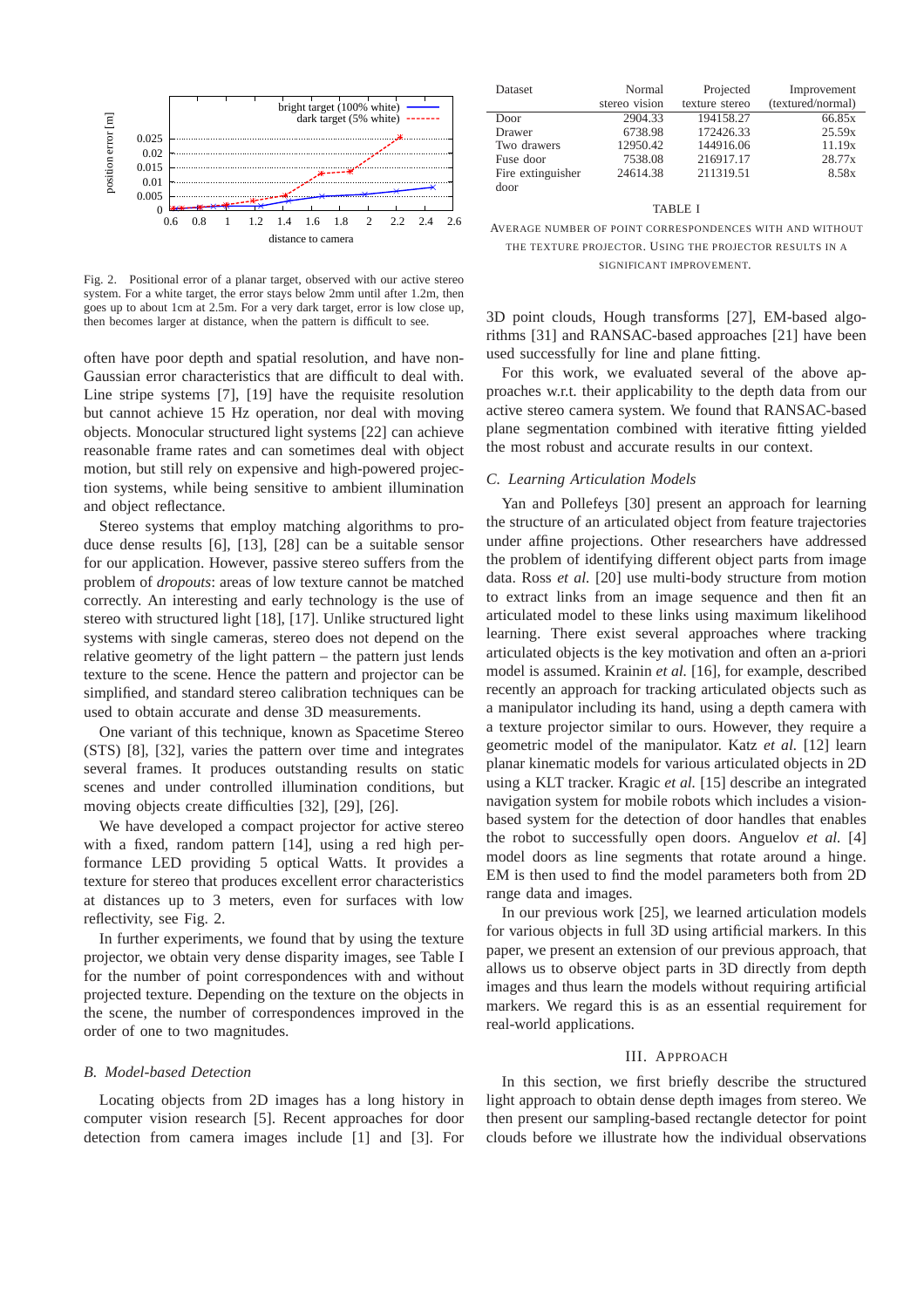

Fig. 3. Finding the tree most prominent planes with our RANSAC-based approach.

can be combined into consistent tracks. Finally, we show how articulation models can be learned from such tracks.

# *A. Dense Depth Images from Stereo and Projected Texture*

We consider a projector and a standard calibrated stereo camera configured to be as nearly coincident as possible. For simplicity, the focal length of the projector and camera are similar, so that at any distance the projected pattern appears to be the same size in the camera images. A compact, highpower LED device projects a fixed pattern as a random grid of black and white squares, in sync with the camera exposure. When it is seen by a camera, the pattern produces an image. We use a standard block-matching algorithm to compute the disparity of each pixel [13], that is, the offset between the left and right images. The algorithm runs at 15 Hz for 640x480 at 128 disparities on a single 2 GHz Pentium core.

We tested the device with a 50 deg field of view, using both white and 5% reflectance black planar targets at different distances. The error is taken to be the standard deviation from the best-fit plane. From Fig. 2, the system shows very low error, even out to 2.5 m. For the white target, the error stays below 1 cm throughout this range. Some of the error at the larger distances comes from calibration, as the reconstructed plane will not be perfectly flat. Up to over 1 m, the error is about 2 mm, which is good enough to reconstruct even fine objects. Even with a very dark (5% reflectance) target, the system gives good results up to 2 m, with some increase in error at the larger distance.

From our stereo processing system, we obtain in each frame a disparity image  $D \in \mathbb{R}^{640 \times 480}$ , that contains for each pixel  $(u, v)$  its perceived disparity  $D(u, v) \in \mathbb{R}$ . The relationship between 2D pixels in the disparity image and 3D world points is defined by the projection matrices of the calibrated stereo camera, and can be calculated by a single matrix multiplication from the pixel coordinates and disparity.

# *B. Model-based Perception from Depth Images*

*1) Sampling planes:* Our RANSAC-based plane fitting algorithm samples three pixels from the depth image, computes from them a plane with coefficients  $\mathbf{z}_{\text{plane}} \in \mathbb{R}^4$ , and then counts the inliers of that plane. We define the plane to comprise all pixels that are within a certain distance  $d$  of the plane, i.e., for which the following holds:

$$
\|\mathbf{z}_{\text{plane}}(x \ y \ z \ 1)^T\| \le d. \tag{1}
$$

In general, d depends on the particular noise level of the camera – in our case, we used  $d = 0.02$  m. We repeat this



Fig. 4. Effect of the cost parameter for unknown and occluded pixels. Left: cost too high  $(1.0)$ . Middle: cost too low  $(0.0)$ . Right: good  $(0.2)$ .

process of plane candidate generation until we find a plane with a high enough support, or we exceed a given number of iterations. We select the plane with the most inliers and subtract the corresponding inliers from the point cloud. Subsequently, we apply the same strategy to the remaining points in the cloud, until no more points remain.

For each plane, we create an image mask  $M \in$  ${\{in\}}$ -plane, free, occluded, unknown ${\}^{640\times480}$  with labels for the pixels in the depth image, i.e.,

$$
M(u, v) = \begin{cases} \text{ in-plane} & \text{if } ||\mathbf{z}_{\text{plane}}(x \ y \ z \ 1)^T \|| \leq d \\ \text{free} & \text{if } \mathbf{z}_{\text{plane}}(x \ y \ z \ 1)^T > d \\ \text{occluded} & \text{if } \mathbf{z}_{\text{plane}}(x \ y \ z \ 1)^T < -d \\ \text{unknown} & \text{otherwise} \end{cases} \tag{2}
$$

Here, "in-plane" indicates that the pixel belongs to the plane for which the mask  $M$  is computed. In contrast to that, "free" indicates that the observed pixel lies behind the plane and "occluded" that a pixel in front of the plane has been observed which occludes the plane. "Unknown" means that no depth information is available for that pixel.

In contrast to typical approaches to RANSAC-based plane fitting which always assign pixels to one plane, our masks allow points to belong to several planes at the same time. This is useful, as the infinite planes determined via RANSAC always intersect with the subsequent (less significant) planes, thereby cutting out points that make detection of contiguous rectangles more difficult in the next step of the perception process.

For a visualization of the result, see Fig. 3. In this example, our algorithm automatically segmented three planes from a depth image of a cabinet door.

*2) Sampling rectangles:* The next step is to find rectangles in the segmented planes. A rectangle in 3D space has 8 degrees a freedom: its position, its orientation and its dimensions  $(3+3+2)$ . After the plane segmentation, we have already fixed 3 DOFs, so that we need to find the remaining 5 DOFs. We apply an iterative fitting approach here. We start with a sampled candidate rectangle and optimize its pose and size iteratively using an objective function g.

For creating an initial rectangle candidate, we sample a random point from the plane, and sample the other DOFs from a prior distribution. The objective function  $q$  is based on the average cost of the pixels inside the rectangle  $\mathbf{z}_{\text{rect}} \in \mathbb{R}^8$ ,

$$
g(\mathbf{z}_{\text{rect}}) := -\frac{1}{|\text{pixels}(\mathbf{z}_{\text{rect}})|^{1+\alpha}} \sum_{\text{pixels}(\mathbf{z}_{\text{rect}})} \text{cost}(M(u, v)) \quad (3)
$$

The parameter  $\alpha$  (that we empirically chose around  $\alpha =$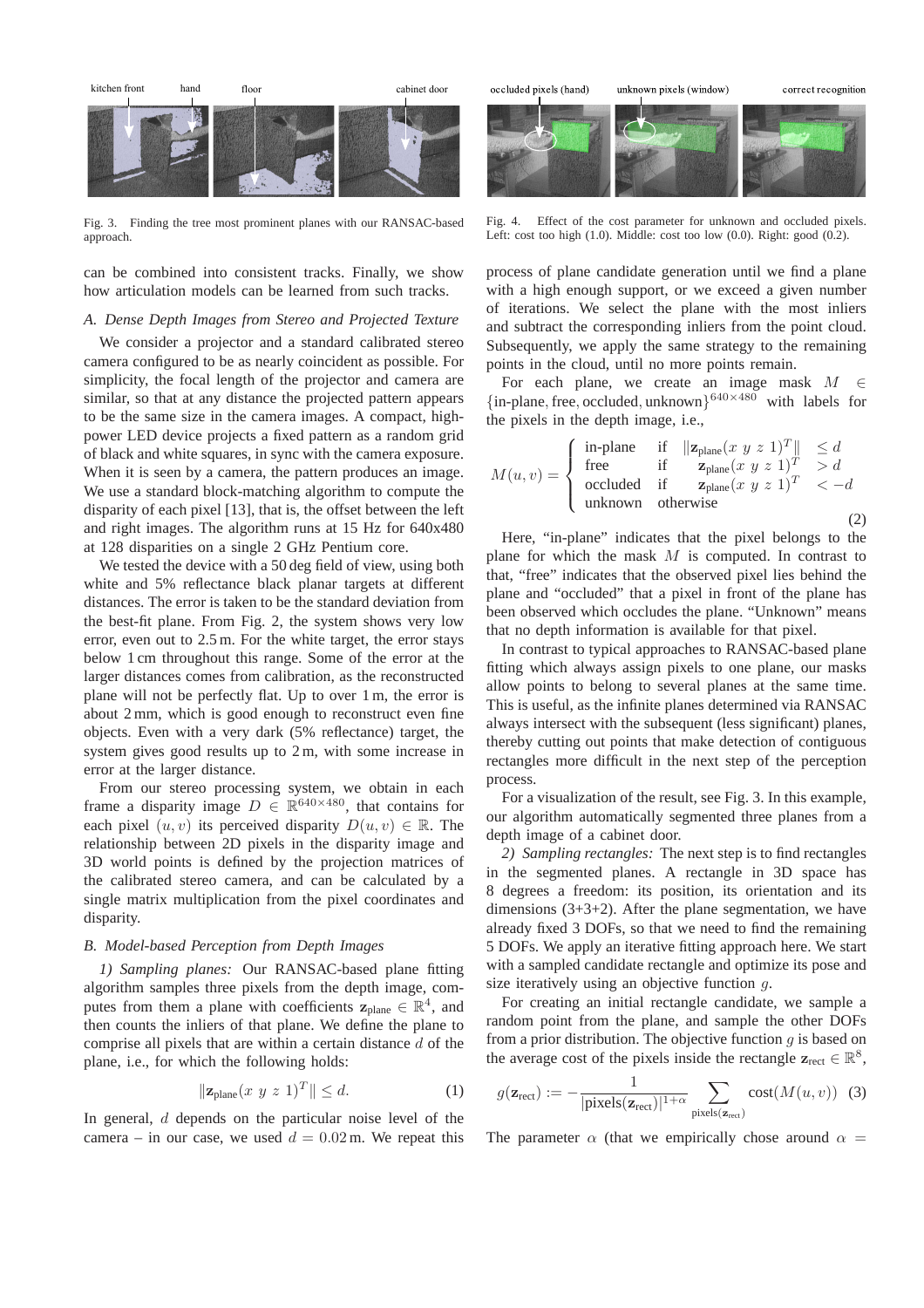

Fig. 5. Left: In each plane, we pick a random starting point from which we optimize iterative the pose and size of the candidate rectangle. Right: As our model fitting procedure is greedy, it can get trapped into local maxima.

 $0.05$ ) makes q slightly favor larger rectangles over smaller ones.

Finding a good cost metric cost, in particular for occluded and unknown pixels, is non-trivial. If chosen too low, the greedy search converges on too large rectangles, while a too high cost increases the amount of local maxima in  $q$  and in turn leads to the detection of partial rectangles in the presence of occlusions (see Fig. 4).

In each iteration, we now individually optimize every DOF of the rectangle. We apply a small set of discrete changes to each DOF, and evaluate the objective function on  $z'_{\text{rect}}$ . If  $g(\mathbf{z}'_{\text{rect}}) > g(\mathbf{z}_{\text{rect}})$ , we continue with the improved parameter set. When this greedy search converges (or we reach the maximum number of iterations), we need to evaluate the quality of the found match. In preliminary experiments, we found that the value of the objective function was not sufficient for discrimination of false and true positives.

Therefore, we decided to evaluate the rectangle candidate  $z<sub>rect</sub>$  using two measures, that are inspired from statistical classification theory and that have a natural interpretation. First, we evaluate the precision  $r_{\text{precision}}$  of the rectangle candidate as the ratio of detected pixels and all pixels in the found rectangle. Second, we evaluate the recall  $r_{\text{recall}}$  as the ratio of pixels in the found rectangle versus the pixels in the selected plane  $z_{plane}$ . For both measures, we used our cost functions to weight occluded and unknown pixels accordingly.

$$
r_{\text{precision}}(\mathbf{z}_{\text{rect}}) := \frac{\sum_{\text{pixels}(\mathbf{z}_{\text{rect}})} 1 - \text{cost}(M(u, v))}{|\text{pixels}(\mathbf{z}_{\text{rect}})|} \tag{4}
$$

$$
r_{\text{p}}(z_{\text{rect}}) = \sum_{\text{pixels}(z_{\text{rect}})} 1 - \text{cost}(M(u, v))
$$
(5)

$$
r_{\text{recall}}(\mathbf{z}_{\text{rect}}) := \frac{\sum_{\text{pixels}(\mathbf{z}_{\text{rect}})} 1 - \text{cost}(M(u, v))}{\sum_{\text{pixels}(\mathbf{z}_{\text{plane}})} 1 - \text{cost}(M(u, v))}
$$
(5)

Empirically, we found that a good condition for thresholding is to require that both ratios are above 0.7, which removes most of false positives.

An example of the iterative pose fitting is given in the left image of Fig. 5: the rectangle candidate started in the lower left of the door, and iteratively converged to the correct pose and size of the door. The candidate is accepted, because both ratios  $r_{\text{precision}}$  and  $r_{\text{recall}}$  have high values. The greedy search however can get stuck in local maxima. In the example depicted in the right image of Fig. 5, the hand is also part of the drawer front plane and the candidate rectangle converged to a rectangle that fits to some extend the hand. Our algorithm then rejects this candidate rectangle because it does not contain the majority of pixels in the plane, i.e.,  $r_{\text{recall}}$  takes a low value.



Fig. 6. Observed tracks of a cabinet drawer (left) and a cabinet door (right).

We deal with the problem of local maxima by starting from several rectangle candidates. In this sense, our algorithm is probabilistically complete, as we would find any visible rectangle in the limit with probability 1. In practice, we chose a fixed number m of samples per plane.

#### *C. Tracking*

In the remainder of this paper, we drop the subscript in  $z_{\text{rect}} = z$  to improve readability. The rectangle detector described in the previous section gives us per frame between zero and  $n \cdot m$  observations of rectangles (*m* rectangles in  $n$  planes), which need to be integrated into consistent tracks. Checking whether two rectangles  $z_i$  and  $z_j$  are similar requires to take the ambiguity in the representation into account: the same rectangle can be described by eight different parameter vectors (depending on the choice of the corner of origin, and the choice of the front or back side of the rectangle). A track  $t$  is an integrated sequence of  $k$ rectangle observations  $z^{1:k} = z^1, \ldots, z^k$  that were collected until time  $t$  representing the trajectory of a single moving part.

#### *D. Learning Models of Articulated Objects*

Our approach for learning models of articulated objects aims at estimating the kinematic nature of the observed tracks of objects in the scene and consists of the following parts:

*1) Training Template Models for the Observed Tracks of Object Parts:* Since we have no prior information about the nature of the connection between object parts, we do not aim to fit a single model, but instead fit a set of candidate template models representing different kinds of links. This candidate set consists of parameterized models that occur in various objects including a rotational link  $(M^{\text{rotational}})$ , a prismatic link ( $\mathcal{M}^{\text{prismatic}}$ ), and a rigid transformation ( $\mathcal{M}^{\text{rigid}}$ ). All models except  $\mathcal{M}^{\text{rigid}}$  have a latent variable q that describes the configuration of the link. For a door, the variable  $q$  for example describes the opening angle of the door.

Let us consider a track t. To train the candidate models for this track, we have a sequence of  $k$  noisy observations  $z^{1:k}$  acquired by the tracker. Each candidate template model has its own training or estimation procedure from the track observations  $z^{1:k}$ . For example, for a rotational joint model, we need to estimate the rotation axis and the radius. For further details, we refer the reader to [25].

*2) Evaluating a Model:* Besides training each model template, we need to evaluate its performance to subsequently select the model that explains the data best.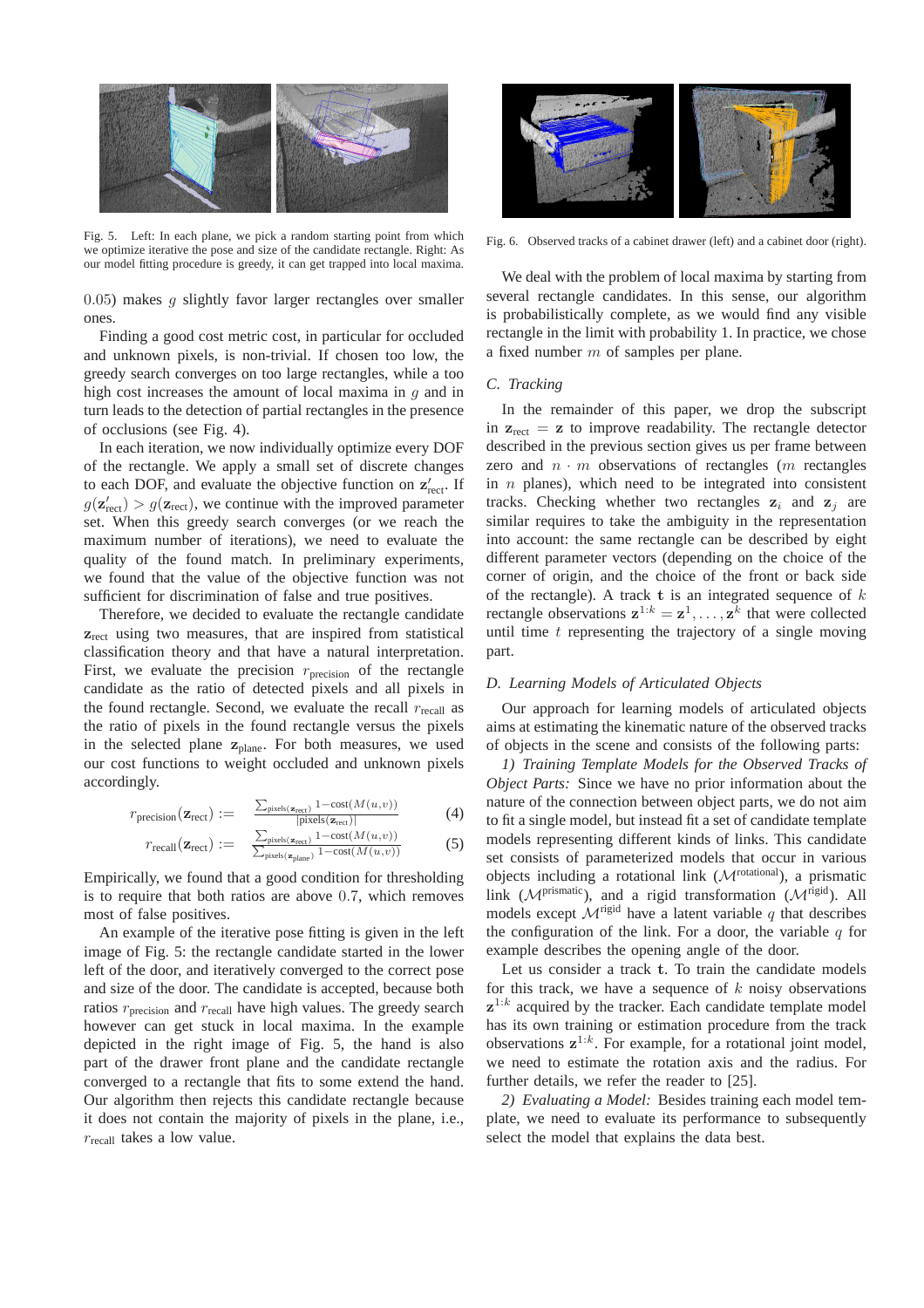

Fig. 7. Left: Articulation model learned from observing a drawer. Right: Same for a door.



Fig. 8. The blue rectangle shows the ground truth location obtained with a motion capturing studio, while the green rectangles show our estimates.

Let  $M$  be the articulation model describing the observations  $\mathcal{D} = \mathbf{z}^{1:k} = \mathbf{z}^1, \dots, \mathbf{z}^k$  of a track t. To evaluate how well a single observation z can be explained by a model, we have to determine

$$
p(\mathbf{z} \mid \mathcal{M}) = \int_{q} p(\mathbf{z} \mid q, \mathcal{M}) \ p(q \mid \mathcal{M}) \ dq.
$$
 (6)

Under the assumption that no latent configuration state  $q$  is more likely than another one, this simplifies to

$$
p(\mathbf{z} \mid \mathcal{M}) = \int p(\mathbf{z} \mid q, \mathcal{M}) dq.
$$
 (7)

To evaluate  $p(\mathbf{z} \mid q, \mathcal{M})$ , that is, a measure for how well model  $M$  parameterized by q explains the observation z, we first compute the expected transform

$$
\hat{\mathbf{z}} = \mathbb{E}_{\mathcal{M}}[\mathbf{z} \mid q] = f_{\mathcal{M}}(q) \tag{8}
$$

using a model-specific transformation function  $f_{\mathcal{M}}(z)$  that computes the expected pose of the object given  $q$ . The transformation functions for all template models are described in [25]. Under a Gaussian error assumption, the observation likelihood then becomes

$$
p(\mathbf{z} \mid q, \mathcal{M}) \propto \exp\left(-||\hat{\mathbf{z}} - \mathbf{z}||^2/\sigma^2\right) \tag{9}
$$

and finally, we can compute the marginal data likelihood as

$$
p(\mathcal{D} \mid \mathcal{M}) = \prod_{\mathbf{z} \in \mathcal{D}} p(\mathbf{z} \mid \mathcal{M}). \tag{10}
$$

*3) Model Selection:* With the above mentioned approach, we can estimate for each track a set of actuation models  $\mathcal{M}^{\text{rigid}}$ ,  $\mathcal{M}^{\text{prismatic}}$ ,  $\mathcal{M}^{\text{rotational}}$  and the corresponding observation likelihood using Eq. 10.



Fig. 9. Evaluation of the articulation models learned for a cabinet door, averaged over 50 runs. The plots at the top show the probability of the articulation model templates, the plots at the bottom show the prediction error of the learned model.

For selecting the model, we assign to each learned articulation model a cost that is equal to the negative expected data log-likelihood plus a complexity penalty of the model:

$$
cost_{\mathcal{M}^{type}} = -\frac{1}{\|\mathcal{D}\|} \log p(\mathcal{D} \mid \mathcal{M}^{type}) + C(\mathcal{M}^{type}). \tag{11}
$$

Then, we select for each track individually the model that has the lowest cost. This articulation model then explains the data of the observed track best while considering at the same time also the model complexity.

# IV. EXPERIMENTS

# *A. Recognition Capabilities*

To evaluate the performance of our sampling-based perception approach, we obtained ground truth pose information from a motion capturing studio. Tracking LEDs were added to an unmounted drawer, and a log file containing 19,412 stereo images including pose information was recorded under a large variety of different poses (see Fig. 8).

As a first result, we found that the drawer was correctly detected in more than 75% of the images up to a distance of 2.3 m from the camera.We also found that the number of significant planes identified via RANSAC that need to be searched increases almost linearly with the distance from the camera. This is an expected result since the drawer appears smaller in the depth image the further it is away.

The average position error of the estimator was on average below 1.5 cm. It also was almost independent of the actual distance to the camera. The same holds for the orientation error, that was on average below 3 deg.

In comparison with our previous results [25], the accuracy of our sampling-based perception on active stereo images is approximately five times higher than with the marker-based tracking system [10].

Furthermore, we validated our approach on large number of different doors and drawers in two different kitchens. Also, we successfully tested the detector on a small office pedestal with three drawers of different size, a fuse door and a fire extinguisher door in the wall.

## *B. Learned Articulation Models*

For evaluating the robustness of our articulation model learner, we recorded detailed logfiles of both a door (39.5 cm